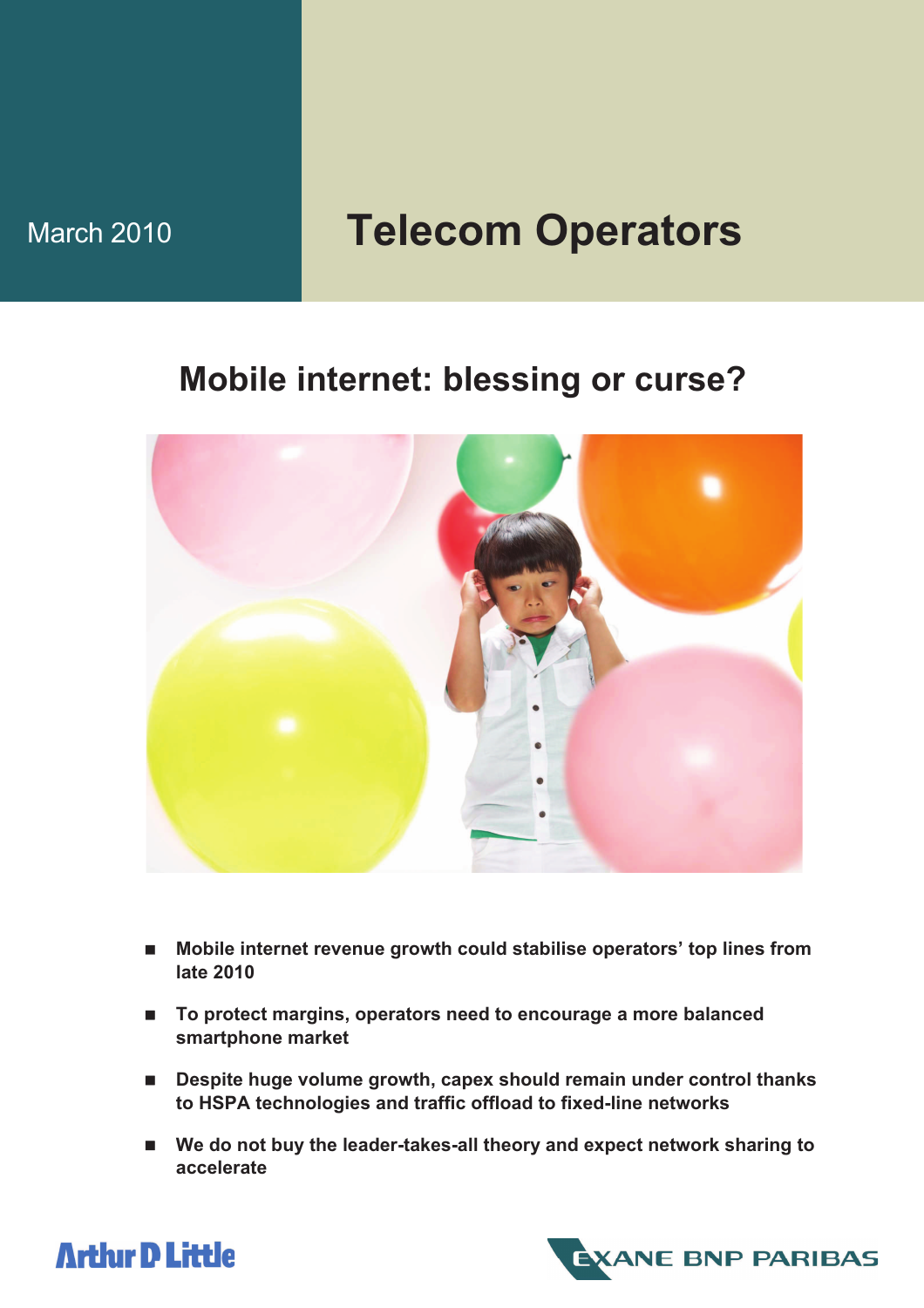# **Contacts**

### **Exane BNP Paribas**

 **Antoine Pradayrol** 

antoine.pradayrol@exanebnpparibas.com

Exane BNP Paribas, London: +44 20 7039 9489

### **ARTHUR D. LITTLE**

 **Didier Levy**

levy.didier@adlittle.com

Arthur D. Little, Paris: +33 1 55 74 29 62



**Arthur D Little**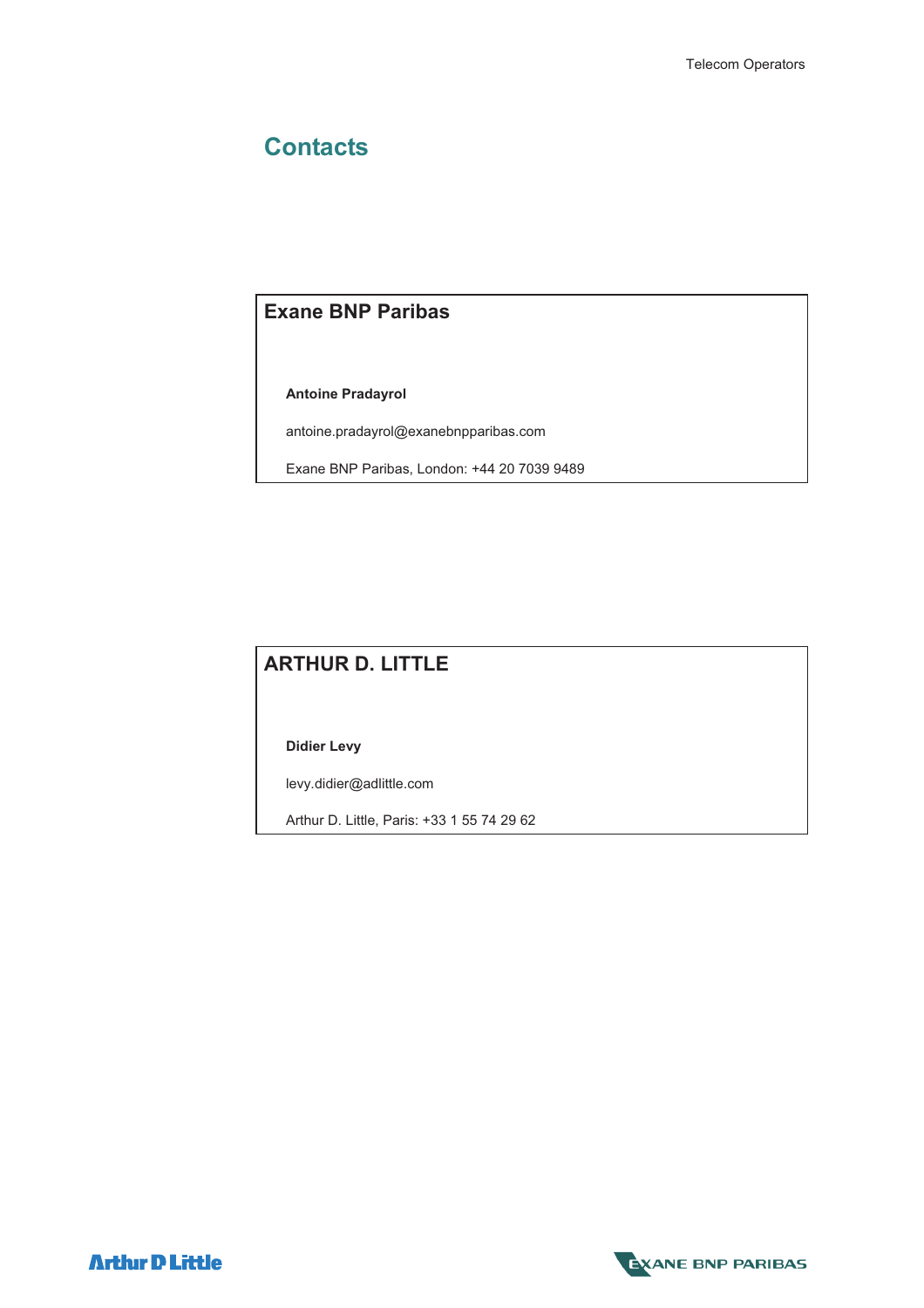### **Executive summary**

This ninth edition of the annual Exane BNP Paribas-Arthur D. Little joint report focuses on European mobile operators: Can they return to growth? If so at what cost? In preparing the report, we have conducted 87 meetings with 75 organisations in the telecoms-media-technology arena operating across 12 countries. We have drawn five main conclusions:

1) Mobile operators' revenues could stabilise from late 2010 thanks to the accelerated take-up of new data services, particularly mobile internet access on smartphones.

2) Smartphone subsidies will put pressure on EBITDA margins in 2010–2011. This "margin investment" should create value in the mid term, in particular if the smartphone market becomes more balanced. Operators need iPhone alternatives to succeed, in particular Android-based handsets: this is likely, but not yet assured.

3) The capex implications of the growth in mobile data traffic will vary from country to country. However, European carriers should be able to cope, with average capex/sales rising to only 12% by 2015e, from 10% today. We are confident for three reasons: we expect mobile broadband to develop mostly as a complement to fixed broadband rather than a substitute; until 2013, the best technology choice for most operators is HSPA+ rather than LTE; traffic offload through fixed access points (WiFi & femtocells) will help.

4) We do not believe that mobile data will revitalise operators' pricing power because differentiation will be very difficult on services and will prove elusive on networks. We therefore expect OpFCF and ROCE to decline slowly.

5) Alternative scenarios with stronger demand for data could see long-term value rising but would lead to a dip in OpFCF in 2010–2011. Alternative scenarios with lower data demand and/or weaker voice outlook would lead to a long term OpFCF decline.



#### **Figure 1: Contribution of different revenue streams to service revenue growth**

*Source: Arthur D. Little, Exane BNP Paribas* 



**Arthir D Little**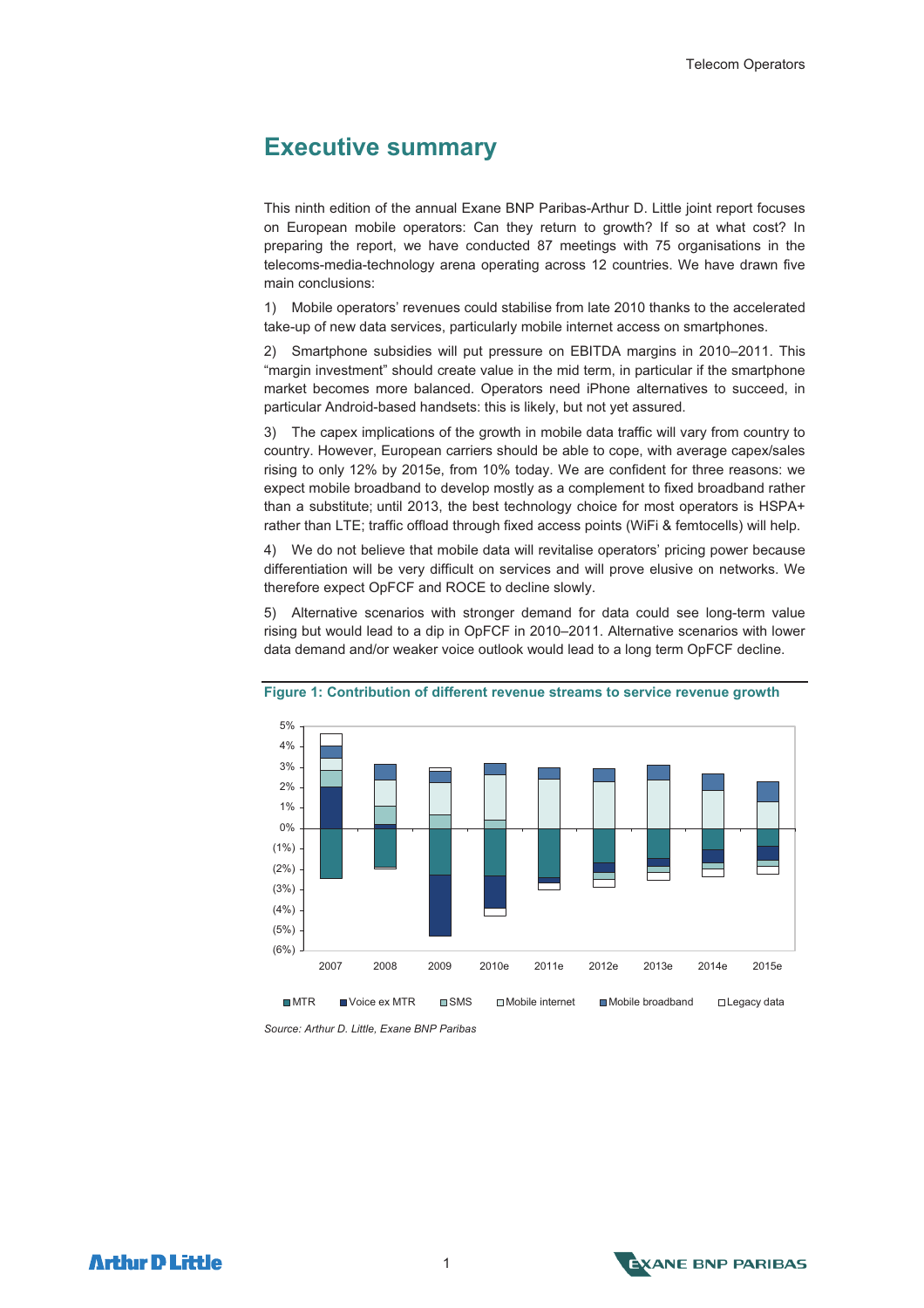#### **Growth in mobile data can stabilise the sector's top-line**

Voice revenues should continue to decline beyond the recession, in our view, due to regulation (mobile termination rates), competition and (over time) mobile voice over IP (VoIP). Nevertheless, we expect European mobile revenues to stabilise as of late 2010:

– The main driver will be mobile internet access on smartphones. We expect this market to accelerate in 2010 and forecast mobile internet revenues of EUR4.5/month per capita by 2015e, versus EUR1 today. This assumes a smartphone penetration rate of some 40% by 2012e and 60% by 2015e, a data bundle attachment rate of 75% and incremental ARPU of EUR8/month in 2015e.

– Mobile broadband (wireless internet access for PCs) will also grow but at a lower rate. Although this market is of roughly the same size as mobile internet access today, we estimate that its potential is 60% less (EUR1.8/month per capita in 2015e). We do not think that mobile broadband can profitably achieve wide scale substitution of massmarket fixed broadband. It must be, and will be, positioned mainly as a complement.

#### **Smartphones: operators need competition to the iPhone**

The subsidies necessary over the next three years to lift smartphone sales from 20% of handsets sold to 50% will put pressure on margins: a 10% increase in the proportion of smartphones as a percentage of handsets sold automatically shaves 130bp from EBITDA margins. Nevertheless, we think this is the best route for operators under certain conditions:

– First, they need competition to the iPhone to emerge. The end of iPhone exclusivity means more value for Apple but less for operators. Competing handsets will abound, based mainly on three operating systems: Android (notably HTC, Motorola, Samsung and Sony Ericsson), Nokia and RIM. However, the extent of their success remains to be seen; hence the uncertainty on average smartphone selling prices (ASP) and subsidies in the coming years.

– Second, like their US peers, European operators need to tie data plan subscriptions more closely to smartphone sales, to ensure that the subsidy is not wasted. They also need to push differentiated pricing to monetise customers' willingness to pay for higher usage.

To make this happen, operators need help from other players along the value chain, in particular handset makers to roll out exciting devices, and software players to develop attractive applications.

#### **Mobile broadband: reboot to profitable mode**

In our 2008 report "In the eye of the telecom-media storm", we forecasted strong growth in mobile broadband in Europe. This has already become a mass-market product with penetration above 10% in a few European countries notably Austria, Sweden, Portugal and Finland. But given the very low prices, discounts on laptops and high traffic per user the related offers risk destroying value. Operators recognise this. Fixed networks will generally remain faster and more efficient than mobile for broadband access.

We therefore expect mobile broadband to take a new direction and focus on complementary usage rather than substitution. Although this will lead to low ARPU (prepaid offers, fixed + mobile broadband bundles) and relatively limited penetration (25% by 2015e versus 5% in 2009), profitability will be better.—notably thanks to tiered pricing (different prices for different levels of usage), which should become common.

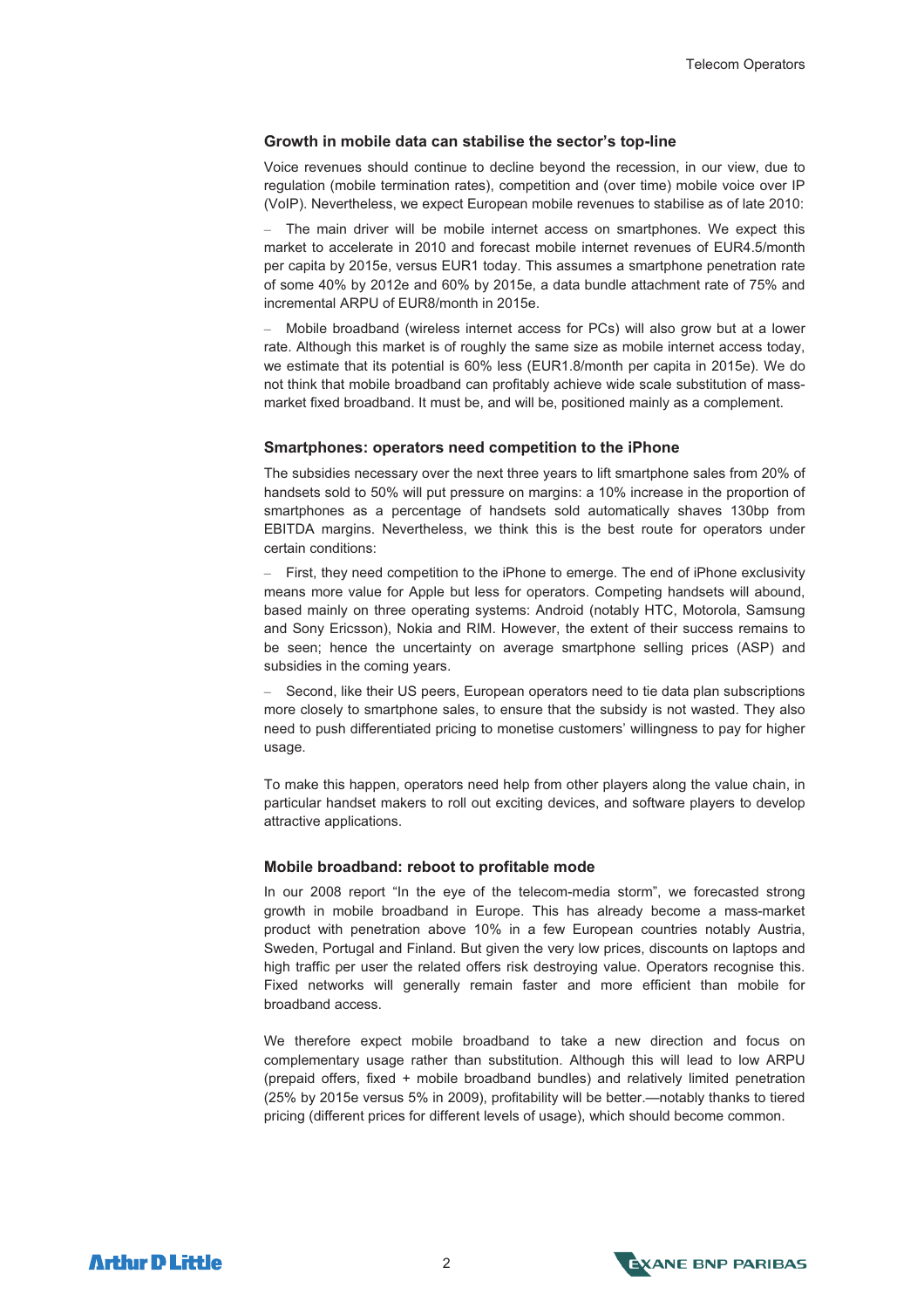#### **Data traffic explosion: to be monitored closely but there are solutions**

Capex is a big question as mobile data traffic is expected to multiply by 32 between 2009 and 2015. This assumes traffic per user (AUPU) of 1GB/month for smartphones (versus 0.15GB today) and 5GB for mobile broadband (versus 1.1GB today). There are a few alarming signs: some operators in very competitive mobile broadband markets say that mobile broadband destroys value; O2 UK and AT&T experienced capacity issues due to the iPhone; AT&T announced a 30% increase in mobile capex in 2010.

The capex implications will vary strongly by country given the large differences in traffic growth. However, in our core scenario we calculate that the capex required for capacity enhancements in large cities represent only 1–4% of operators' revenues over 2009– 2015e. This is consistent with an assumption of sector capex/sales rising from 10% to a reassuring level of 12% by 2015e, and essentially stems from two factors:

– HSPA+ technology is powerful and relatively inexpensive. Based on our detailed proprietary capacity capex model, we estimate that the cost per Gbyte will be divided by five compared to the current HSPA R6. We also conclude that most operators do not need LTE for several years (2013): the rollout of LTE in Sweden in 2010 should remain the exception. Since there is no rush for LTE, spectrum is a manageable issue.

– As we predicted in our 2008 report, operators will increasingly offload mobile data traffic onto fixed broadband networks, through WiFi and femtocells. Offloading 30% of the traffic would boost the sector's long term OpFCF by 4%.

#### **Scenario analysis: balancing the short term and the long term**

Uncertainties abound on voice (usage, pricing, regulation, impact of VoIP) and data (penetration of smartphones and mobile broadband, ARPU, subsidies, traffic per customer). The implications for revenues, margins and capex are considerable.



**Figure 2: Mobile operators' OpFCF in different scenarios (OpFCF index)** 

*Source: Arthur D. Little, Exane BNP Paribas* 



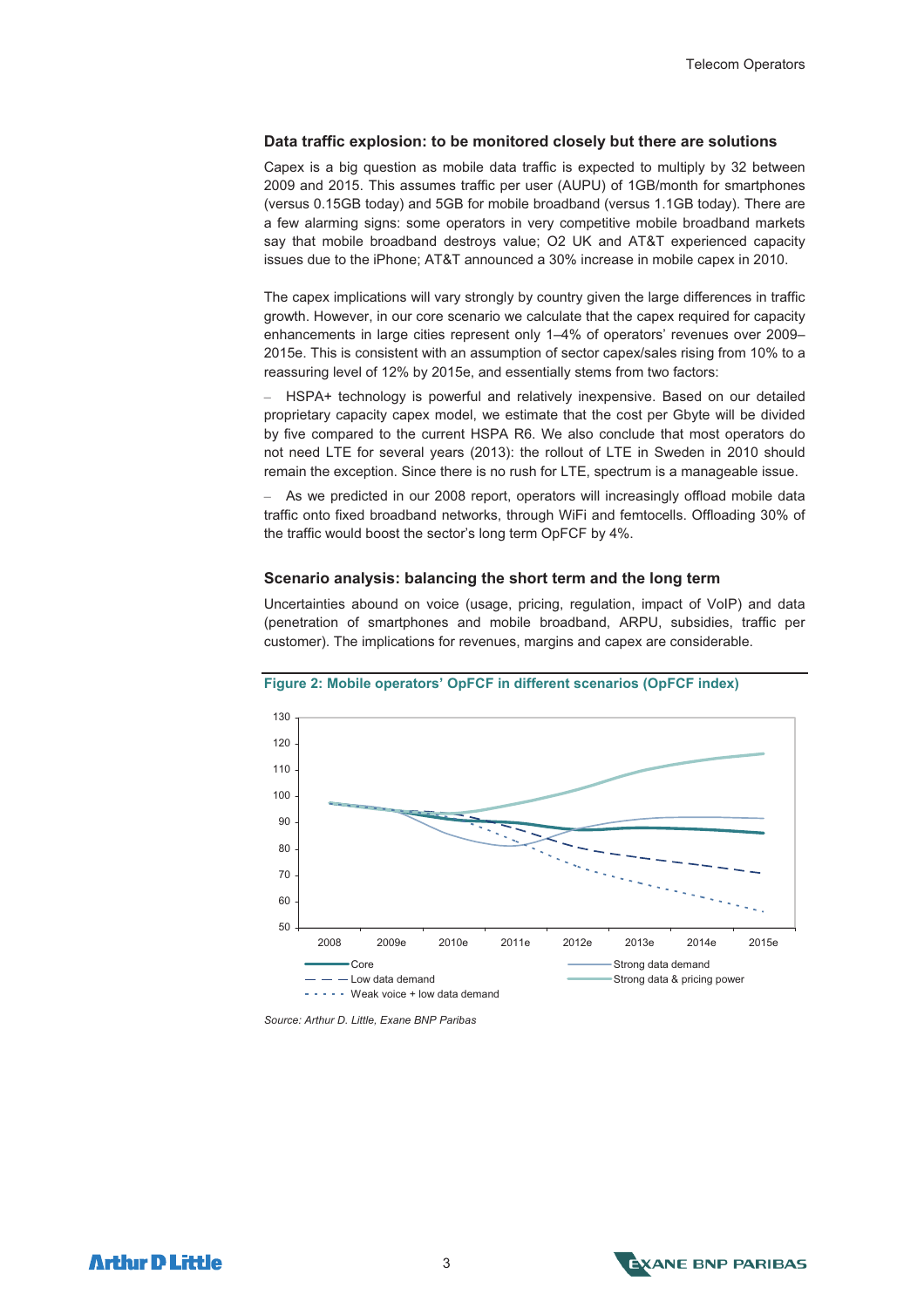Our detailed analysis of these factors in different scenarios suggests that most operators would find it virtually impossible to achieve higher OpFCF in either the longor the short term.

– The scenarios with more demand for data products could lead to more revenue growth and higher long term OpFCF. However, they would also lead to a significant drop in OpFCF in 2010–2011 owing to higher commercial costs and capex.

– The only type of scenario leading to both more revenue and OpFCF growth in the long term and no drop in OpFCF in the short term corresponds to a case in which operators would have strong pricing power i.e., data ARPUs would be higher than in the core scenario while usage would be lower. This is unlikely in our view.

– Finally the more negative scenarios are those with either weak demand for data (leading to lower revenues but also potentially more commercial efforts by operators to sell data products) and/or with a continued steep decline in voice.

#### **We do not buy the leaders-take-all theory**

Some observers expect the advent of mobile data to enable leading mobile operators to regain ground at the expense of challengers. We disagree, for two reasons.

– On the network side, some challengers are temporarily at a disadvantage in terms of network build-out. However, we do not think that challengers will be left behind. First, we expect a rapid rise in network sharing as this is a good way for everyone to reduce network costs; it will, however, undermine the natural advantage of leaders when it comes to networks. Second, more and more traffic will be offloaded onto WiFi and femtocells. This option is open to everyone, but integrated fixed & mobile players will have an edge over mobile-only operators.

– On the services side, we believe that operators will find it difficult to differentiate in a meaningful manner as the 'walled garden' model is strongly weakened.

#### **Large national differences**

There are national differences at all levels: opportunities in mobile internet and mobile broadband; risks associated with pricing pressure on voice; mobile network capex; competition. Our conclusions on each market take into account the balance of the opportunities and risks:

– In the medium term, the most attractive markets are Germany (stabilising market, limited incremental competition risks) and Spain (mobile data opportunity; limited capex risk; stable competitive environment).

The riskiest markets are the UK (significant capex risk, very low visibility on the competitive outlook), the Netherlands (limited revenue potential, risk of mounting competition), France (revenue growth potential but risk of rising competition with the fourth licence) and, to a lesser extent, Belgium (risk of increasing competition with the arrival of fourth player, sharp MTR cuts).

| Country     | Revenue potential* | <b>Capex risk</b> | <b>Competition</b> | Total |  |
|-------------|--------------------|-------------------|--------------------|-------|--|
| UK          |                    | --                |                    |       |  |
| Netherlands |                    |                   |                    |       |  |
| France      |                    |                   |                    |       |  |
| Belgium     | +                  |                   |                    |       |  |
| Portugal    | $^{++}$            |                   |                    |       |  |
| Sweden      | $^{++}$            | --                |                    |       |  |
| Italy       | ÷                  |                   |                    |       |  |
| Austria     | $^{++}$            | --                |                    | +     |  |
| Germany     | $^{++}$            |                   |                    | +     |  |
| Spain       | ÷                  |                   |                    |       |  |

*\* The mostly positive scores on revenue potential do not mean that we expect revenues to grow in these markets but that we expect mobile internet and/or mobile broadband growth to lead to improving revenue trends. Source: Arthur D. Little, Exane BNP Paribas* 

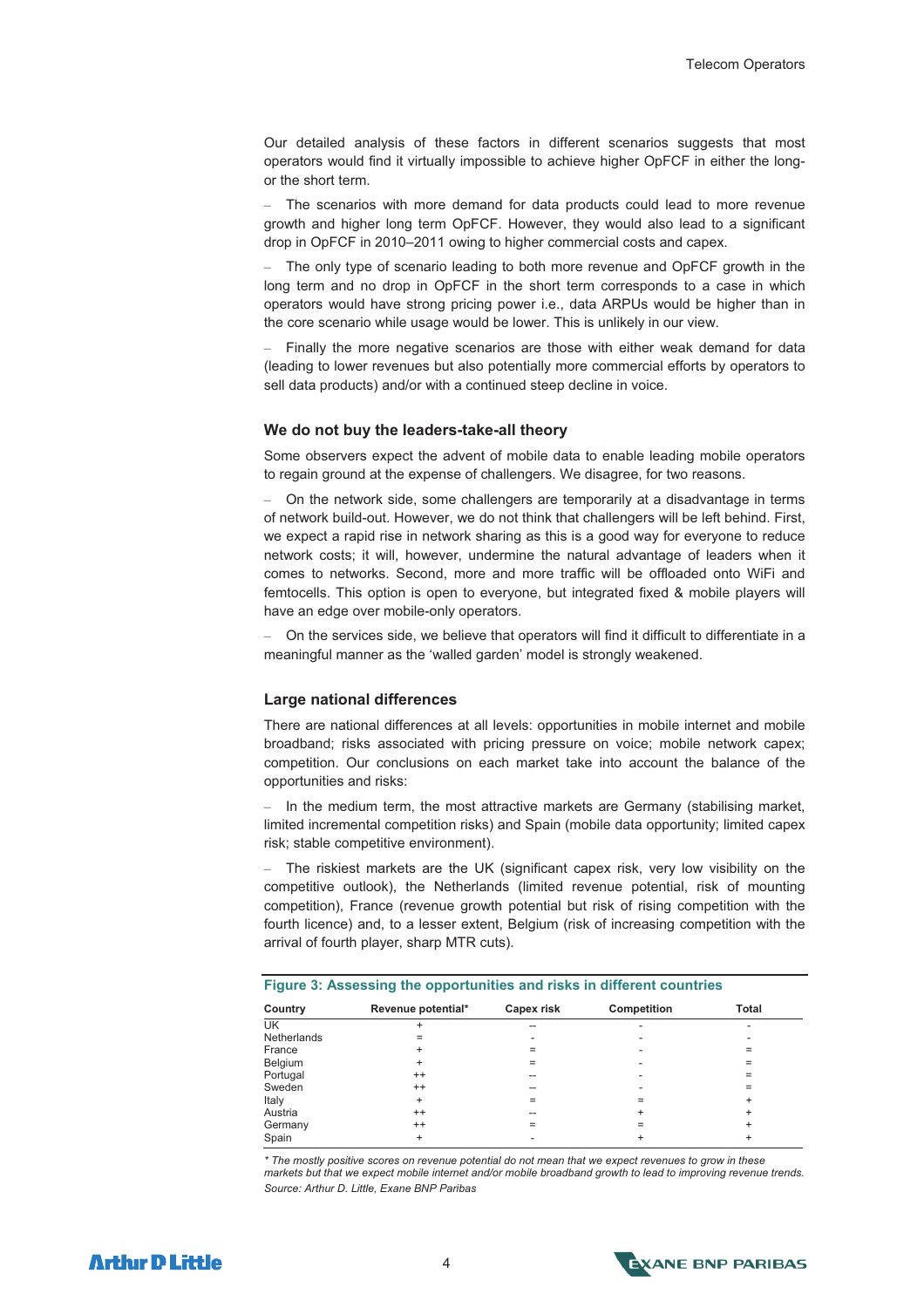### **Acknowledgments**

We want to thank everyone from outside Exane BNP Paribas and Arthur D. Little who contributed to this project. We would particularly like to thank all those that we interviewed at the companies listed below, including fixed and mobile operators, service providers, retailers, internet companies, media groups, advertising agencies, software developers, equipment manufacturers and requilators.

#### **Telecom operators and retailers**

Avenir Telecom, Belgacom, Bouygues Telecom, BT Wholesale, Cablecom, Carphone Warehouse, Deutsche Telekom, E-Plus, Easynet, Fastweb, H3G Austria, H3G Italy, Iliad, KPN, KPN Spain, Mobilkom Austria, Mobistar, Numericable Belgium, O2 Germany, O2 UK, Oni Communications, Orange Austria, Orange France, Orange Spain, Orange UK, SFR, Sonaecom/Optimus, Sunrise, Swisscom, T-Mobile Austria, T-Mobile CZ, T-Mobile Germany, T-Mobile NL, T-Mobile SK, T-Mobile UK, Tele2, Telecom Italia, Telenet, Telenor, TeliaSonera, UPC Austria, Virgin Media, Vodafone Germany, Vodafone NL, Vodafone Portugal, Vodafone Spain, Ziggo.

#### **Media and internet**

Buongiorno, Dada LLC, Disney Europe, Google, M6, Microsoft, Pages Jaunes, Royal Mail, RTBF, Skype, TF1, UPC, VRT, Walt Disney, Yell.

#### **Systems**

Alcatel-Lucent, Cisco Portugal, Ericsson, Nokia, Nokia Siemens Networks, Novabase, Qualcomm, RCS.

#### **Regulators and other**

Confidential regulator, GSMA, Holtzbrinck Venture, Ofcom, TIME Equity Partners.



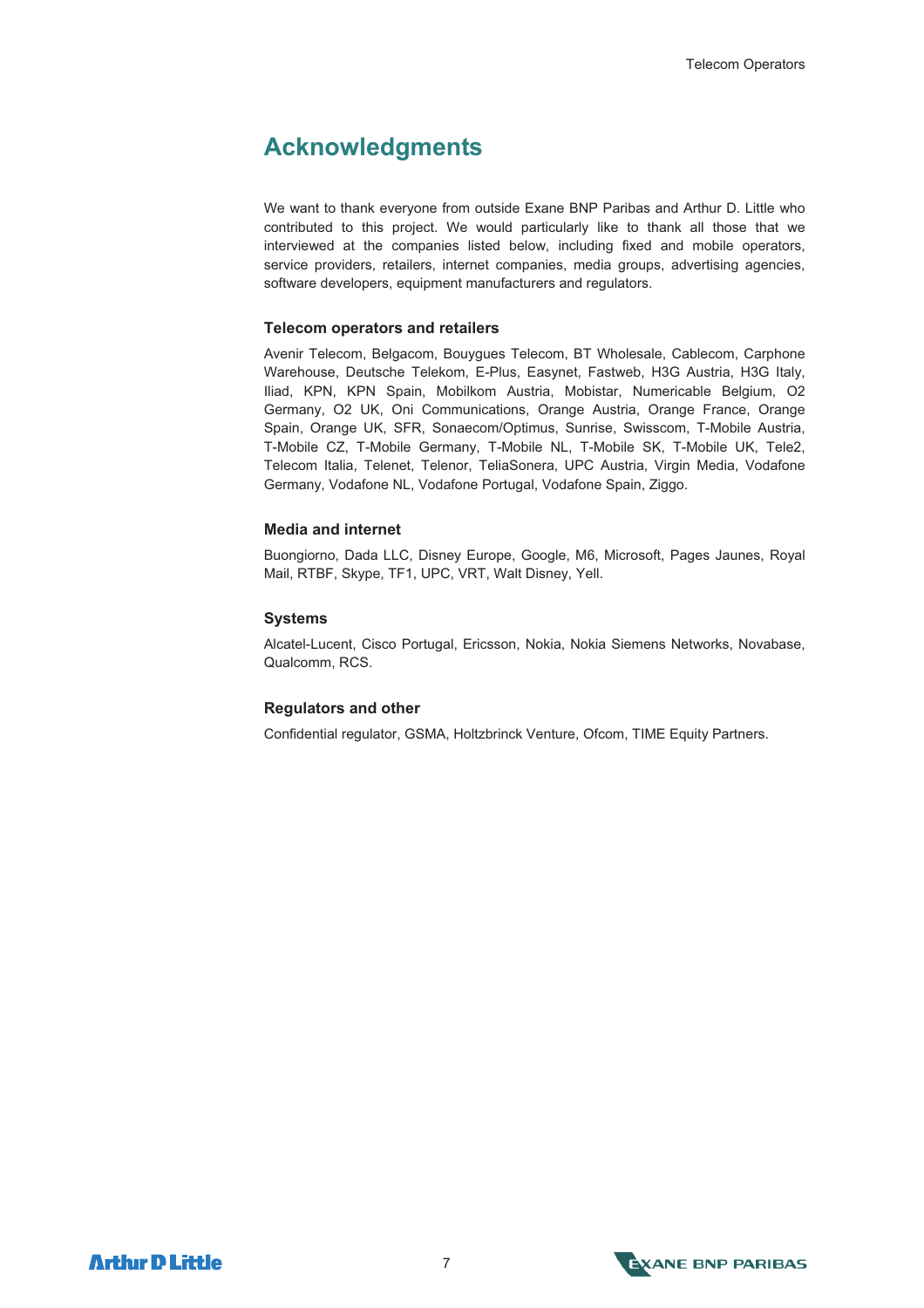# **Contents**

| Can mobile return to growth? At what cost? ________________________________9                 |      |
|----------------------------------------------------------------------------------------------|------|
| Revenue decline in 2009 but significant opex and capex cuts ____________________ 11          |      |
|                                                                                              |      |
|                                                                                              |      |
|                                                                                              |      |
| Accelerating smartphone penetration is almost a given ___________________________ 23         |      |
| ARPU uplift: more customers are now ready to pay ________________________________ 28         |      |
| Smartphones pressure margins but create value - iPhone becomes a risk - Android              | - 33 |
| Services & apps: key for uptake, not for operators' revenues ____________________ 39         |      |
|                                                                                              |      |
| Operators should focus on a smart-pipe approach _________________________________ 48         |      |
| Mobile broadband: reboot to profitable mode ___________________________54                    |      |
|                                                                                              |      |
| Mobile broadband has taken off in several countries ____________________________ 56          |      |
| Fixed broadband substitution should remain limited___________________________________57      |      |
| Blended ARPU below EUR10/month in the mid term__________________________________ 64          |      |
| Discounts on laptops: just for a small part of the market _______________________ 66         |      |
| Data traffic: to be monitored closely but there are solutions ________ 68                    |      |
|                                                                                              |      |
|                                                                                              |      |
|                                                                                              |      |
|                                                                                              |      |
| Core scenario consistent with mild capex increase, but sensitivity is high to faster traffic |      |
| Spectrum: EUR10-15bn over 2010-2011 - manageable _______________________________             | - 84 |
|                                                                                              |      |
|                                                                                              | 89   |
|                                                                                              |      |
|                                                                                              | 101  |
|                                                                                              | 103  |
|                                                                                              | 103  |

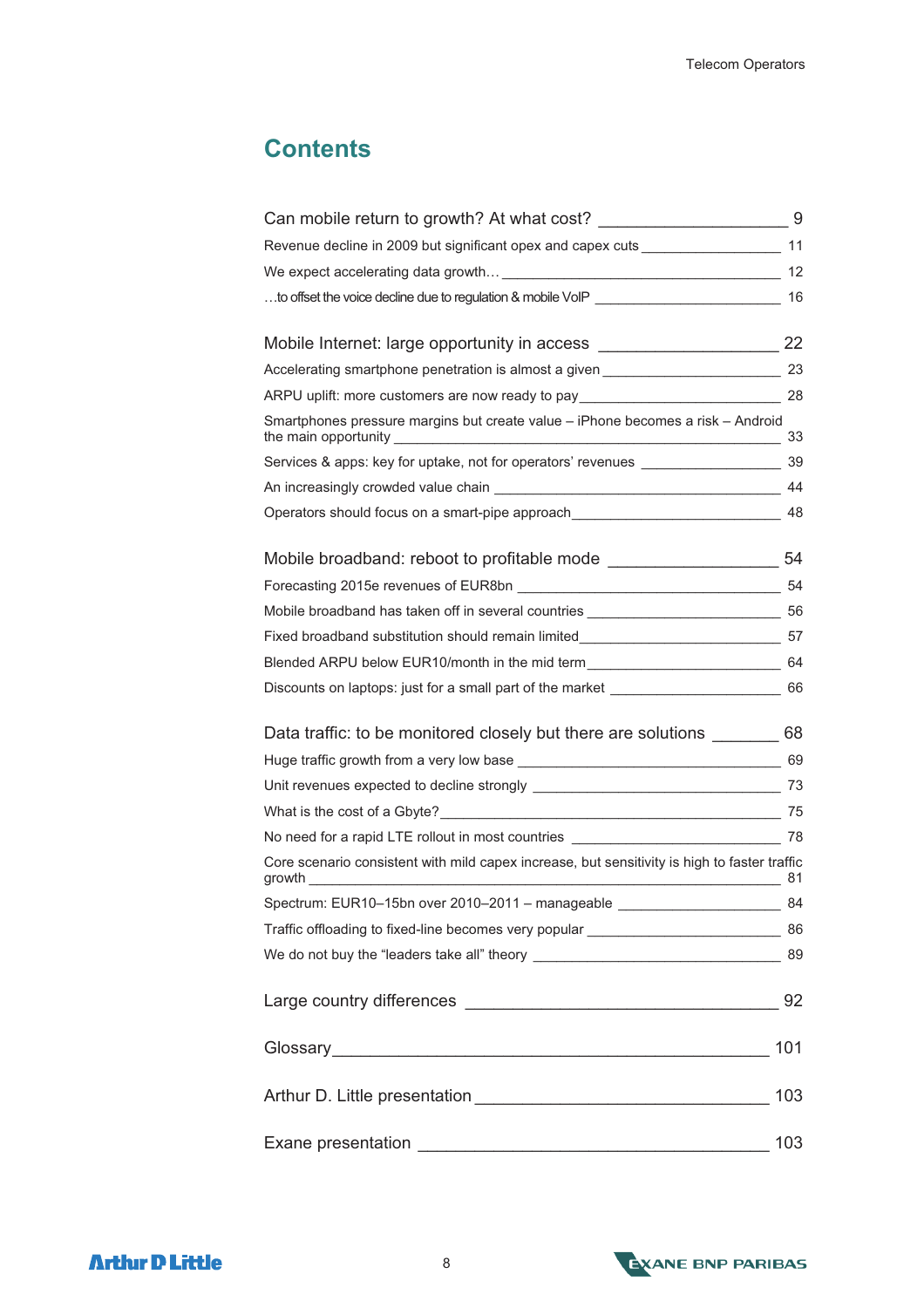### **Arthur D. Little presentation**

Founded in 1886 in Boston by a pioneer chemist and MIT professor, Arthur D. Little was the world's first professional management consulting firm. Ever since its creation, it has proved able to evolve and adapt with a constant focus on answering our clients' needs and challenges and creating true partnerships with business leaders.

Arthur D Little is a global leader in management consultancy, linking strategy, innovation and technology with deep industry knowledge. We offer our clients sustainable solutions to their most complex business problems.

The firm has over 30 offices worldwide. With its partners Altran Technologies, the firm has access to a network of over 16.000 professionals. Arthur D. Little's global leadership in management consulting is also demonstrated by numerous standard-setting publications.

Arthur D. Little completes over 2000 projects every year serving the world's leading companies. This rate of activity has enabled Arthur D. Little to gain strong experience and a well established know-how which is highly valued by our clients.

The pioneer spirit of its founder is still a strong feature of Arthur D. Little today. Arthur D Little has indeed a collaborative client engagement style, exceptional people and a firm-wide commitment to quality and integrity. Arthur D. Little people bring curiosity, creativity, integrity and analytical rigor to every job, which means fast and dramatic performance improvements. Our constant objective is to create value for our clients, placing innovation at the heart of our recommendations and fostering the use of new technologies and next generation processes.

Arthur D. Little teams work both with major multinational groups and smaller growth driven companies. The firm has conducted projects with many of Fortune 100 companies. The quality of our work is rewarded by our client's loyalty: approximately 70% of our worldwide revenue is generated by projects for companies that have been our clients for over three years.

With more than 500 professionals, the TIME practice (Telecommunications, Information, Media and Electronics) has unrivalled expertise in strategic and technological assistance of leading telecom and media players. Arthur D. Little helps major telecom operators, government agencies, equipment suppliers, Pay Television operators, Free to air channels and major internet players in the completion of their most sensitive projects. The practice has gained a true and precise knowledge of the sector and of its main players.

During the last few months, Arthur D. Little has assisted several major telecom, media and internet players in the world with their strategic plan, new technologies and innovative services.

For further information consult the Arthur D. Little website at www.adl.com.

### **Exane presentation**

Founded in 1990, Exane is an investment company specialising in three businesses:

– Cash Equities: Under the brand name Exane BNP Paribas, Exane provides institutional investors with a range of services, such as research, sale and execution on European equities;

– Equity Derivatives: Exane Derivatives has built a robust structured products franchise, based on its longstanding leadership in European convertible bonds and options;

– Asset Management: Exane Asset Management is a leading long/short equity fund manager in France. Its expertise also includes structured product management.

Since 2004, the partnership agreement between Exane and BNP Paribas revolves around three core elements:

– An operational partnership in European cash equities where BNP Paribas conferred exclusivity on secondary equity brokerage and the distribution of primary market activity to Exane under the Exane BNP Paribas brand;

– A balance sheet partnership providing financing and support for our rating;

– A capital partnership uniting the strength of BNP Paribas with the independence of Exane.

Exane works primarily with institutional clients worldwide (pension funds, fund managers for banks and insurers and hedge funds), and markets its derivatives products to a broader pool of clients comprising private asset managers and investment advisors.

Exane's 880-strong workforce operates from offices in Paris, London, Frankfurt, Geneva, Milan, New York, Singapore and Zurich.

Exane BNP Paribas equity research team covers more than 530 European companies. UK companies represent the biggest part of our coverage universe (27% of covered market cap), followed by France (20%) and Germany (12%).

Our research receives regular acclaim in leading industry surveys. Exane BNP Paribas was voted No.10 in the 2010 All Europe Research Team Institutional Investor survey and No.8 for Pan-European Equity Sector Research in the 2009 Pan-European Extel survey.

For further information, log on to our website at www.exane.com



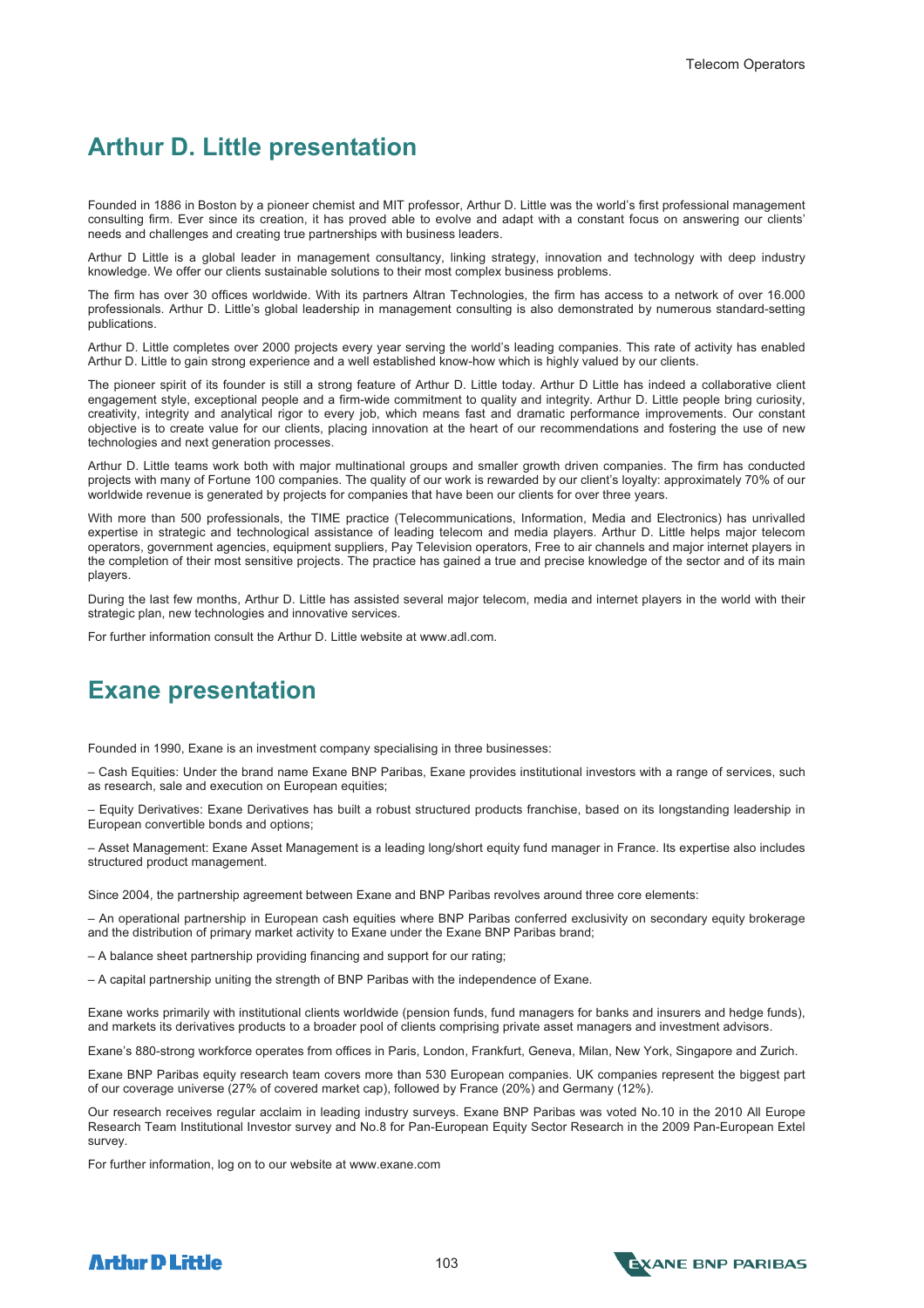#### **Analyst location**

As per contact details, analysts are based in the following locations: Paris, France for telephone numbers commencing +33; London, UK +44; Milan, Italy +39; Frankfurt, Germany +49; Geneva, Switzerland +41; New York, USA +1; Singapore +65; Zurich, Switzerland +41.

#### **Rating definitions**

#### **Stock Rating (vs Sector)**

Outperform: The stock is expected to outperform the industry large-cap coverage universe over a 12-month investment horizon. Neutral: The stock is expected to perform in line with the industry large-cap coverage universe over a 12-month investment horizon. Underperform: The stock is expected to underperform the industry large-cap coverage universe over a 12-month investment horizon. **Sector Rating (vs Market)** 

Outperform: The sector is expected to outperform the DJ STOXX50 over a 12-month investment horizon.

Neutral: The sector is expected to perform in line with the DJ STOXX50 over a 12-month investment horizon.

Underperform: The sector is expected to underperform the DJ STOXX50 over a 12-month investment horizon.

#### **Key ideas**

BUY: The stock is expected to deliver an absolute return in excess of 30% over the next two years. Exane BNP Paribas' Key Ideas Buy List comprises selected stocks that meet this criterion.

#### **Distribution of Exane BNP Paribas' equity recommendations**

As at 13/01/2010 Exane BNP Paribas covered 508 stocks. The stocks that, for regulatory reasons, are not accorded a rating by Exane BNP Paribas are excluded from these statistics. For regulatory reasons, our ratings of Outperform, Neutral and Underperform correspond respectively to Buy, Hold and Sell; the underlying signification is, however, different as our ratings are relative to the sector.

37% of stocks covered by Exane BNP Paribas were rated Outperform. During the last 12 months, Exane acted as distributor for BNP Paribas on the 2% of stocks with this rating for which BNP Paribas acted as manager or co-manager on a public offering. BNP Paribas provided investment banking services to 14% of the companies accorded this rating\*.

38% of stocks covered by Exane BNP Paribas were rated Neutral. During the last 12 months, Exane acted as distributor for BNP Paribas on the 1% of stocks with this rating for which BNP Paribas acted as manager or co-manager on a public offering. BNP Paribas provided investment banking services to 7% of the companies accorded this rating\*.

25% of stocks covered by Exane BNP Paribas were rated Underperform. During the last 12 months, Exane acted as distributor for BNP Paribas on the 1% of stocks with this rating for which BNP Paribas acted as manager or co-manager on a public offering. BNP Paribas provided investment banking services to 7% of the companies accorded this rating\*.

*\* Exane is independent from BNP Paribas. Nevertheless, in order to maintain absolute transparency, we include in this category transactions carried out by BNP Paribas independently from Exane. For the purpose of clarity, we have excluded fixed income transactions carried out by BNP Paribas.* 

#### **Commitment of transparency on potential conflicts of interest**

Complete disclosures, please see www.exane.com/compliance

#### **Exane**

Pursuant to Directive 2003/125/CE and NASD Rule 2711(h)

Unless specified. Exane is unaware of significant conflicts of interest with companies mentioned in this report.

| Company  | Investment<br>banking | <b>Distributor</b> | Liquidity<br>provider | Corporate<br>links | Analyst's<br>personal<br>interest | <b>Equity stake</b><br><b>US Law</b> | <b>Equity stake</b><br><b>French Law</b> | Amended<br>after<br>disclosure to<br>company | <b>Additional</b><br>material<br>conflicts |
|----------|-----------------------|--------------------|-----------------------|--------------------|-----------------------------------|--------------------------------------|------------------------------------------|----------------------------------------------|--------------------------------------------|
| Eutelsat | <b>NO</b>             | <b>NO</b>          | <b>YES</b>            | <b>NO</b>          | <b>NO</b>                         | <b>NO</b>                            | <b>NO</b>                                | <b>NC</b>                                    | <b>NO</b>                                  |
| lliad    | N <sub>O</sub>        | <b>NO</b>          | <b>YES</b>            | N <sub>O</sub>     | N <sub>O</sub>                    | N <sub>O</sub>                       | <b>NO</b>                                | <b>NO</b>                                    | <b>NO</b>                                  |

*Source: Exane* 

*See www.exane.com/disclosureequitiesuk for details* 

#### **BNP Paribas**

Exane is independent of BNP Paribas (BNPP) and the agreement between the two companies is structured to guarantee the independence of Exane's research, published under the brand name "Exane BNP Paribas". Nevertheless, to respect a principle of transparency, we separately identify potential conflicts of interest with BNPP regarding the company/(ies) covered by this research document.

Potential conflicts of interest:

**Bouygues:** As of 26/02/2010 BNPP owns 1.47% of BOUYGUES SA **Cable & Wireless:** BNP acted as joint bookrunner for the convertible bonds issue (11/2009)

*Source: BNP Paribas* 

#### **Arthur D. Little**

« This report is authored by Exane and draws upon research and analysis of both Exane and Arthur D. Little. The conclusions are the results of the aggregation of public materials and information provided in the course of recent interviews with a sample of industry players. At no point in the development of this report was access given to the research team to client confidential information held by Arthur D. Little as a result of our recent and ongoing consulting work in this area. Use of this report by any third party for whatever purpose should not, and does not, absolve such third party from using due diligence in verifying the report's contents.

Any use which a third party makes of this document, or any reliance on it, or decisions to be made based on it, are the responsibility of such third party. Arthur D. Little, its affiliates and representatives accept no duty of care or liability of any kind whatsoever to any such third party, and no responsibility for damages, if any, suffered by any third party as a result of decisions made, or not made, or actions taken, or not taken, based on this document.

Arthur D. Little does not make investment recommendations, in this report or otherwise, and nothing in this report should be interpreted as an opinion by Arthur D. Little either on market forecasts or on the prospects of specific companies.



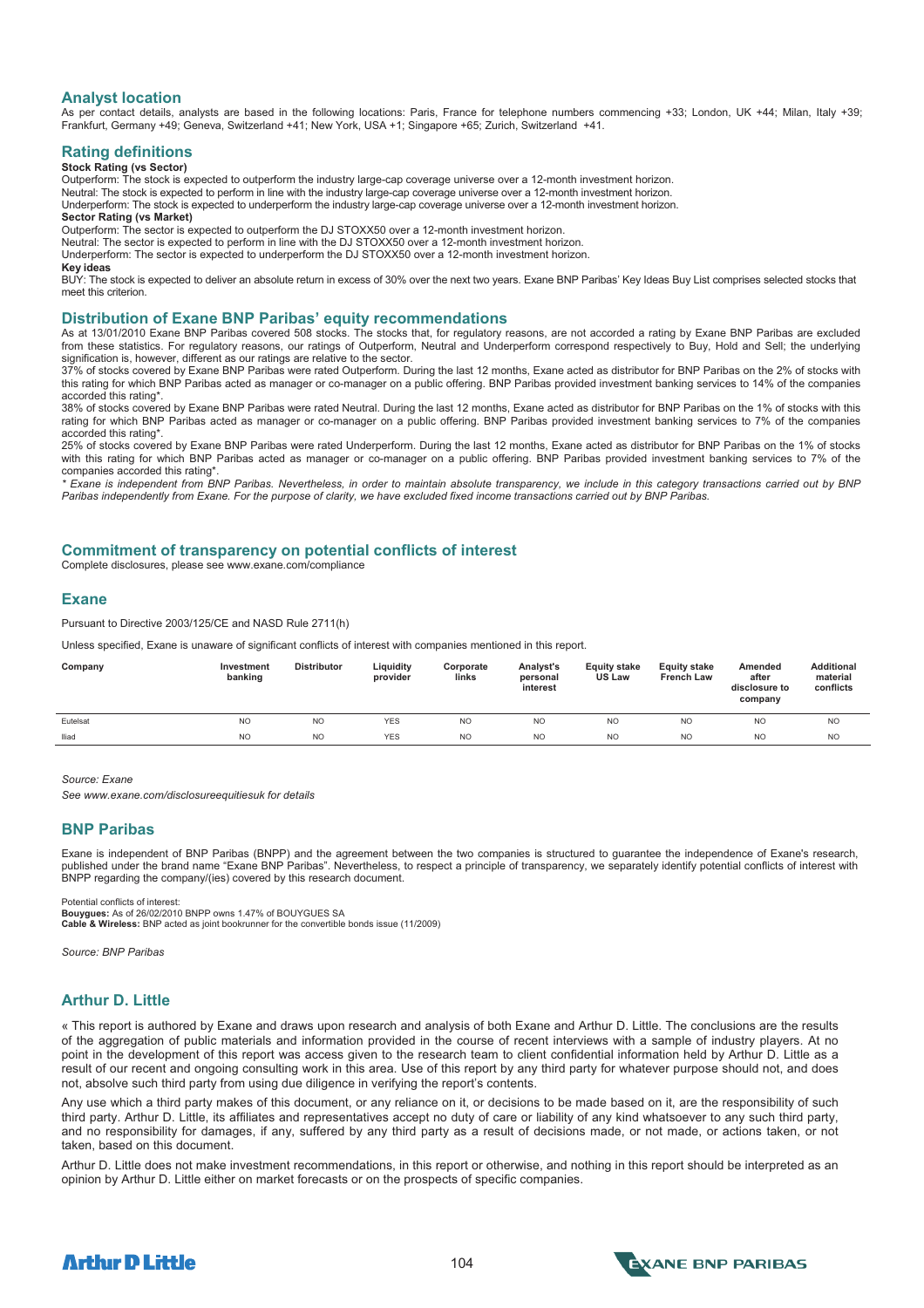*Exane research is also available on the website (www.exanebnpparibas-equities.com) as well as on Bloomberg (EXAA), First Call and Reuters.* 

Important notice: Please refer to our complete disclosure notice available on www.exane.com/compliance

This research is produced by EXANE SA and / or EXANE LTD ("EXANE") on behalf of themselves. EXANE SA is regulated by the "Autorité des Marchés Financiers" (AMF) and EXANE LTD is regulated by the "Financial Services Authority" (FSA). In accordance with the requirements of FSA COB 7.16.7R and associated guidances "Exane's policy for managing conflicts of interest in relation to investment research" is published on Exane's web site (www.exane.com). Exane also follows the guidelines described in the code of conduct of the AFEI (Association Francaise des Entreprises d'Investissement) on "managing conflicts of interest in the field of investment research". This code of conduct is available on Exane's web site (www.exane.com).

This research is solely for the private information of the recipients. All information contained in this research report has been compiled from sources believed to be reliable. However, no representation or warranty, express or implied, is made with respect to the completeness or accuracy of its contents, and it is not to be relied upon as such. Opinions contained in this research report represent Exane's current opinions on the date of the report only. Exane is not soliciting an action based upon it, and under no circumstances is it to be used or considered as an offer to sell, or a solicitation of any offer to buy.

While Exane endeavours to update its research reports from time to time, there may be legal and/or other reasons why Exane cannot do so and, accordingly, Exane disclaims any obligation to do so.

This report is provided solely for the information of professional investors who are expected to make their own investment decisions without undue reliance on this report and Exane accepts no liability whatsoever for any direct or consequential loss arising from any use of this report or its contents.

This report may not be reproduced, distributed or published by any recipient for any purpose. Any United States person wishing to obtain further information or to effect a transaction in any security discussed in this report should do so only through Exane Inc., which has distributed this report in the United States and, subject to the above, accepts responsibility for its contents.

BNP PARIBAS has acquired an interest in VERNER INVESTISSEMENTS the parent company of EXANE. VERNER INVESTISSEMENTS is controlled by the management of EXANE. BNP PARIBAS's voting rights as a shareholder of VERNER INVESTISSEMENTS will be limited to 40% of overall voting rights of VERNER INVESTISSEMENTS.